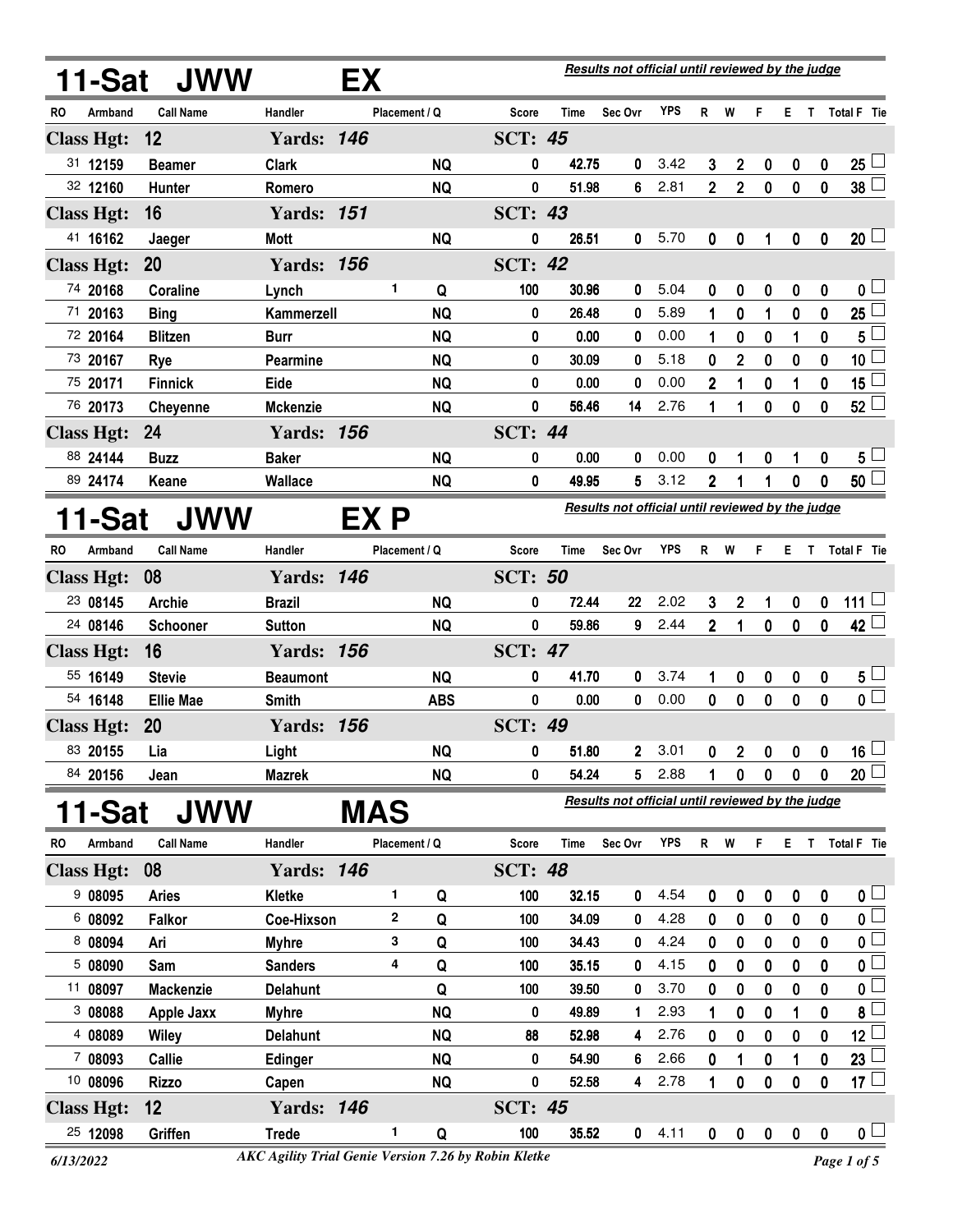| 27 12102          |         | <b>Rico</b>           | Lether             | 2             | Q          | 100            | 38.71 | 0                                                | 3.77       | 0  | 0              | 0              | 0                | 0           | 0                       |
|-------------------|---------|-----------------------|--------------------|---------------|------------|----------------|-------|--------------------------------------------------|------------|----|----------------|----------------|------------------|-------------|-------------------------|
| 28 12103          |         | <b>Bubbins</b>        | Stephenson         | 3             | Q          | 100            | 38.86 | 0                                                | 3.76       | 0  | 0              | 0              | $\bf{0}$         | 0           | 0                       |
| 26 12099          |         | <b>Mazer</b>          | Capen              |               | <b>NQ</b>  | 0              | 68.29 | 23                                               | 2.14       | 1  | 1              | 0              | 1                | $\mathbf 0$ | 79                      |
| 29 12105          |         | <b>Neko</b>           | <b>Burns</b>       |               | <b>NQ</b>  | 0              | 36.86 | 0                                                | 3.96       | 1  | 0              | 0              | $\bf{0}$         | 0           | 5                       |
| 30 12106          |         | <b>Bitzer</b>         | <b>Trede</b>       |               | <b>NQ</b>  | 0              | 57.23 | 12 <sup>°</sup>                                  | 2.55       | 3  | 0              | 0              | $\bf{0}$         | $\pmb{0}$   | $51^{\frac{1}{2}}$      |
| <b>Class Hgt:</b> |         | 16                    | <b>Yards: 151</b>  |               |            | <b>SCT: 43</b> |       |                                                  |            |    |                |                |                  |             |                         |
| 39 16109          |         | Claire                | <b>Bredl</b>       | 1             | Q          | 100            | 30.12 | 0                                                | 5.01       | 0  | 0              | 0              | 0                | 0           | 0 L                     |
| 38 16108          |         | <b>Steve</b>          | <b>Newby</b>       | $\mathbf{2}$  | Q          | 100            | 32.07 | 0                                                | 4.71       | 0  | 0              | 0              | $\bf{0}$         | $\mathbf 0$ | $\mathbf{0}$            |
| 40 16113          |         | August                | Fox                |               | <b>NQ</b>  | 0              | 50.63 | $\mathbf{7}$                                     | 2.98       | 1  | 0              | 0              | $\boldsymbol{0}$ | $\bf{0}$    | 26 <sup>1</sup>         |
| <b>Class Hgt:</b> |         | 20                    | <b>Yards: 156</b>  |               |            | <b>SCT: 42</b> |       |                                                  |            |    |                |                |                  |             |                         |
| 61 20123          |         | Haze                  | Lewis              | 1             | Q          | 100            | 24.02 | 0                                                | 6.49       | 0  | 0              | 0              | 0                | 0           | 0 <sub>1</sub>          |
| 70 20137          |         | <b>Apollo</b>         | Hammer             | $\mathbf{2}$  | Q          | 100            | 25.45 | 0                                                | 6.13       | 0  | 0              | 0              | 0                | $\mathbf 0$ | 0 L                     |
| 56 20116          |         | <b>Ghost</b>          | Eide               | 3             | Q          | 100            | 25.94 | 0                                                | 6.01       | 0  | 0              | 0              | 0                | $\mathbf 0$ | 0                       |
| 67 20131          |         | Cajun                 | <b>Tung</b>        | 4             | Q          | 100            | 27.54 | 0                                                | 5.66       | 0  | 0              | 0              | 0                | 0           | 0                       |
| 62 20124          |         | Aspen                 | <b>Mierisch</b>    |               | Q          | 100            | 29.86 | 0                                                | 5.22       | 0  | 0              | 0              | 0                | $\mathbf 0$ | 0                       |
| 57 20118          |         | <b>Street</b>         | <b>Pitt</b>        |               | <b>NQ</b>  | 0              | 25.89 | 0                                                | 6.03       | 0  | 0              | 1              | 0                | 0           | 20                      |
| 58 20119          |         | Gemini                | Hammer             |               | <b>NQ</b>  | 94             | 44.16 | $\mathbf{2}$                                     | 3.53       | 0  | 0              | 0              | 0                | $\mathbf 0$ | 6                       |
| 59 20121          |         | Zuki                  | Hsia               |               | <b>NQ</b>  | 0              | 37.74 | 0                                                | 4.13       | 0  | 0              | 1              | 0                | 0           | 20                      |
| 60 20122          |         | <b>Billie Holiday</b> | Aldape             |               | <b>NQ</b>  | 0              | 36.95 | 0                                                | 4.22       | 1  | 1              | 1              | 0                | $\mathbf 0$ | 30                      |
| 63 20125          |         | Lexi                  | Franey             |               | <b>NQ</b>  | 91             | 45.76 | 3                                                | 3.41       | 0  | 0              | 0              | 0                | 0           | 9                       |
| 64 20126          |         | Watson                | Eide               |               | <b>NQ</b>  | 0              | 29.29 | 0                                                | 5.33       | 0  | 1              | 1              | 1                | $\mathbf 0$ | 25                      |
| 66 20129          |         | Wonder                | <b>Pitt</b>        |               | <b>NQ</b>  | 0              | 0.00  | 0                                                | 0.00       | 0  | 1              | 0              | 1                | 0           | 5                       |
| 68 20132          |         | <b>HiJinks</b>        | Kammerzell         |               | <b>NQ</b>  | 0              | 34.86 | 0                                                | 4.48       | 2  | 1              | 1              | 0                | 0           | 35                      |
| 69 20134          |         | Jette "Jet"           | <b>McCully</b>     |               | <b>NQ</b>  | 0              | 0.00  | 0                                                | 0.00       | 1  | 2              | $\overline{2}$ | 1                | 0           | 55                      |
| 65 20127          |         | <b>Tarah</b>          | <b>Brusendorff</b> |               | <b>ABS</b> | 0              | 0.00  | 0                                                | 0.00       | 0  | 0              | 0              | $\bf{0}$         | $\mathbf 0$ | 0 <sup>1</sup>          |
| <b>Class Hgt:</b> |         | 24                    | <b>Yards: 156</b>  |               |            | <b>SCT: 44</b> |       |                                                  |            |    |                |                |                  |             |                         |
| 87 24142          |         | <b>Dazzle</b>         | Kletke             | 1             | Q          | 100            | 31.78 | 0                                                | 4.91       | 0  | 0              | 0              | $\boldsymbol{0}$ | 0           | $\mathbf{0}$ $\square$  |
| 85 24139          |         | <b>Benson</b>         | Liebmann           | $\mathbf{2}$  | Q          | 100            | 38.01 | 0                                                | 4.10       | 0  | 0              | 0              | 0                | $\mathbf 0$ | 0                       |
| 86 24140          |         | Libby                 | <b>Mckenzie</b>    |               | <b>NQ</b>  | 91             | 47.25 | 3                                                | 3.30       | 0  | 0              | 0              | 0                | 0           | 9                       |
|                   |         | <b>JWW</b>            |                    | <b>MAS P</b>  |            |                |       | Results not official until reviewed by the judge |            |    |                |                |                  |             |                         |
|                   | 11-Sat  |                       |                    |               |            |                |       |                                                  |            |    |                |                |                  |             |                         |
| RO                | Armband | <b>Call Name</b>      | Handler            | Placement / Q |            | <b>Score</b>   | Time  | Sec Ovr                                          | <b>YPS</b> | R. | W              | F              |                  |             | E T Total F Tie         |
| <b>Class Hgt:</b> |         | 04                    | <b>Yards: 146</b>  |               |            | <b>SCT: 53</b> |       |                                                  |            |    |                |                |                  |             |                         |
|                   | 204047  | Avana                 | <b>Schuler</b>     | 1             | Q          | 100            | 52.65 | 0                                                | 2.77       | 0  | 0              | 0              | $\boldsymbol{0}$ | 0           | $\mathbf{0}$ $\Box$     |
|                   | 104046  | Whimsy                | Kletke             |               | <b>NQ</b>  | 0              | 34.33 | 0                                                | 4.25       | 1  | 1              | 0              | 0                | $\mathbf 0$ | $\overline{10}$         |
| <b>Class Hgt:</b> |         | 08                    | <b>Yards: 146</b>  |               |            | <b>SCT: 50</b> |       |                                                  |            |    |                |                |                  |             |                         |
| 19 08056          |         | <b>Blitzen</b>        | <b>Bruner</b>      | 1             | Q          | 100            | 39.01 | 0                                                | 3.74       | 0  | 0              | 0              | $\boldsymbol{0}$ | 0           | 0 <sub>1</sub>          |
| 17 08054          |         | <b>Allie</b>          | Clark              | $\mathbf{2}$  | Q          | 100            | 39.43 | 0                                                | 3.70       | 0  | 0              | 0              | 0                | 0           | $\overline{\mathbf{0}}$ |
| 12 08048          |         | Peeps                 | <b>Bruner</b>      |               | <b>NQ</b>  | 85             | 55.41 | 5                                                | 2.63       | 0  | 0              | 0              | 0                | $\mathbf 0$ | 15 L                    |
| 13 08050          |         | Jax                   | Ronken             |               | <b>NQ</b>  | 0              | 0.00  | 0                                                | 0.00       | 3  | 1              | 1              | 1                | 0           | 40                      |
| 15 08052          |         | <b>Bailey</b>         | Mott               |               | <b>NQ</b>  | 94             | 52.75 | $\overline{2}$                                   | 2.77       | 0  | 0              | $\bf{0}$       | $\bf{0}$         | $\mathbf 0$ | 6                       |
| 16 08053          |         | <b>Bliss</b>          | Leitner            |               | <b>NQ</b>  | 0              | 44.49 | 0                                                | 3.28       | 3  | 1              | 1              | 0                | 0           | 40                      |
| 18 08055          |         | Kiwi                  | Ventura            |               | <b>NQ</b>  | 0              | 32.53 | 0                                                | 4.49       | 0  | $\mathbf 2$    | 0              | 0                | $\mathbf 0$ | 10 <sup>1</sup>         |
| 20 08058          |         | Rio                   | <b>Newby</b>       |               | <b>NQ</b>  | 0              | 38.46 | 0                                                | 3.80       | 1  | $\overline{2}$ | 1              | 0                | 0           | 35                      |
| 21 08059          |         | <b>Cruiser</b>        | Larson             |               | <b>NQ</b>  | 91             | 53.52 | 3                                                | 2.73       | 0  | 0              | 0              | 0                | 0           | $9+$                    |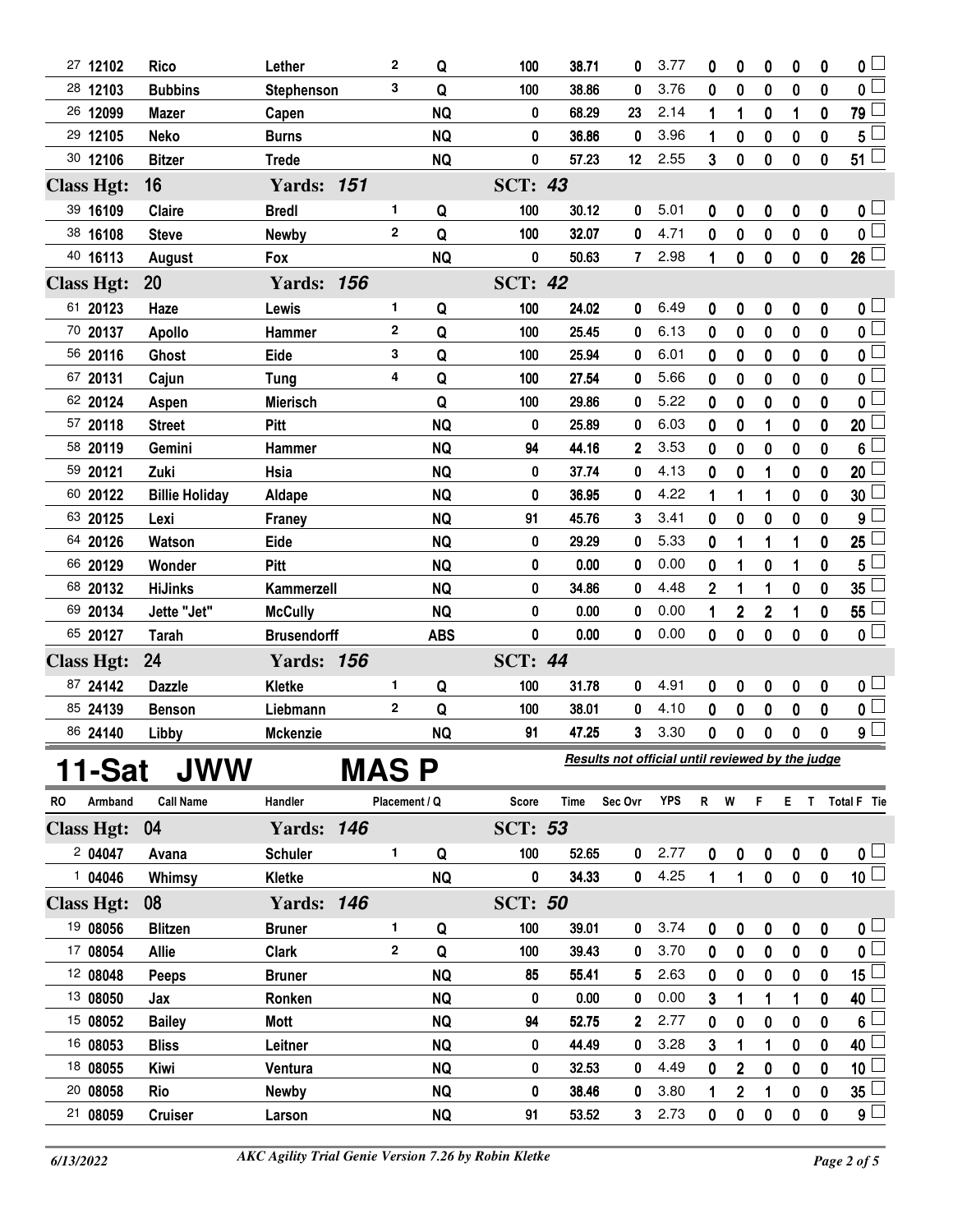| 14 08051          | <b>Belle</b>          | Groesbeck         |              |               | <b>ABS</b> | 0              | 0.00                                             | 0           | 0.00                                             | 0 | 0        | 0                       | 0           | 0                | $\mathbf{0}$ $\Box$     |
|-------------------|-----------------------|-------------------|--------------|---------------|------------|----------------|--------------------------------------------------|-------------|--------------------------------------------------|---|----------|-------------------------|-------------|------------------|-------------------------|
| 22 08061          | Oliver                | Ronken            |              |               | <b>ABS</b> | 0              | 0.00                                             | 0           | 0.00                                             | 0 | $\bf{0}$ | 0                       | $\bf{0}$    | 0                | $\overline{\mathbf{0}}$ |
| <b>Class Hgt:</b> | 12                    | <b>Yards: 151</b> |              |               |            | <b>SCT: 48</b> |                                                  |             |                                                  |   |          |                         |             |                  |                         |
| 36 12066          | <b>Sylvie</b>         | <b>Birkner</b>    |              | 1             | Q          | 100            | 42.03                                            | 0           | 3.59                                             | 0 | 0        | 0                       | 0           | $\boldsymbol{0}$ | 0 <sub>1</sub>          |
| 34 12064          | <b>Nym</b>            | Jackson           |              |               | <b>NQ</b>  | 0              | 64.79                                            | 16          | 2.33                                             | 2 | 1        | $\overline{\mathbf{c}}$ | $\bf{0}$    | 0                | 103                     |
| 35 12065          | <b>Taliesin</b>       | <b>Cramer</b>     |              |               | <b>NQ</b>  | 79             | 55.86                                            | 7           | 2.70                                             | 0 | 0        | $\bf{0}$                | $\bf{0}$    | 0                | 21                      |
| 37 12067          | <b>Flurry</b>         | Leitner           |              |               | <b>NQ</b>  | 0              | 40.06                                            | 0           | 3.77                                             | 2 | 1        | 0                       | $\bf{0}$    | 0                | 15                      |
| 33 12063          | <b>Orson</b>          | <b>Bortles</b>    |              |               | <b>ABS</b> | 0              | 0.00                                             | 0           | 0.00                                             | 0 | $\bf{0}$ | 0                       | $\bf{0}$    | $\mathbf 0$      | $0\perp$                |
| <b>Class Hgt:</b> | 16                    | <b>Yards: 156</b> |              |               |            | <b>SCT: 47</b> |                                                  |             |                                                  |   |          |                         |             |                  |                         |
| 43 16070          | <b>Story</b>          | Robertson         |              | 1             | Q          | 100            | 26.50                                            | 0           | 5.89                                             | 0 | 0        | 0                       | 0           | 0                | 0 L                     |
| 49 16078          | Rumble                | Hammer            |              | 2             | Q          | 100            | 28.33                                            | 0           | 5.51                                             | 0 | 0        | 0                       | 0           | 0                | 0 <sup>1</sup>          |
| 45 16074          | <b>Mynx</b>           | Kletke            |              | 3             | Q          | 100            | 29.96                                            | 0           | 5.21                                             | 0 | 0        | 0                       | 0           | 0                | $\mathbf 0$             |
| 50 16080          | <b>Tucker</b>         | <b>Beaumont</b>   |              | 4             | Q          | 100            | 30.40                                            | 0           | 5.13                                             | 0 | 0        | 0                       | 0           | 0                | 0                       |
| 53 16115          | <b>Charlie Parker</b> | Aldape            |              |               | Q          | 100            | 43.05                                            | 0           | 3.62                                             | 0 | 0        | 0                       | $\mathbf 0$ | 0                | 0                       |
| 42 16068          | <b>Sawyer</b>         | <b>Beaumont</b>   |              |               | <b>NQ</b>  | 0              | 67.51                                            | 20          | 2.31                                             | 3 | 2        | 3                       | 0           | 0                | 145                     |
| 44<br>16073       | P!nk                  | <b>Beaumont</b>   |              |               | <b>NQ</b>  | 0              | 39.63                                            | 0           | 3.94                                             | 0 | 0        | 1                       | 0           | 0                | 20                      |
| 46<br>16075       | Rumor                 | <b>Hayes</b>      |              |               | <b>NQ</b>  | 91             | 50.21                                            | 3           | 3.11                                             | 0 | 0        | 0                       | 0           | 0                | 9                       |
| 47<br>16076       | <b>Miley Rae</b>      | <b>Smith</b>      |              |               | <b>NQ</b>  | 0              | 45.68                                            | 0           | 3.42                                             | 1 | 0        | 0                       | 0           | 0                | 5                       |
| 48 16077          | <b>Shakira</b>        | Levine            |              |               | <b>NQ</b>  | 0              | 27.93                                            | 0           | 5.59                                             | 0 | 0        | 1                       | 0           | 0                | 20                      |
| 51 16081          | Luna                  | <b>Chew</b>       |              |               | <b>NQ</b>  | 0              | 40.56                                            | 0           | 3.85                                             | 2 | 3        | 1                       | 0           | 0                | 45                      |
| 52 16111          | <b>Mattie</b>         | Padovan           |              |               | <b>NQ</b>  | 0              | 0.00                                             | 0           | 0.00                                             | 1 | 1        | 0                       | 1           | 0                | 10 <sup>1</sup>         |
| <b>Class Hgt:</b> | 20                    | <b>Yards: 156</b> |              |               |            | <b>SCT: 49</b> |                                                  |             |                                                  |   |          |                         |             |                  |                         |
| 81 20086          | <b>Dyna</b>           | Liebmann          |              | 1             | Q          | 100            | 40.49                                            | 0           | 3.85                                             | 0 | 0        | 0                       | 0           | 0                | 0 ∟                     |
| 82 20087          | Karma                 | Kilbourn          |              | $\mathbf{2}$  | Q          | 100            | 44.53                                            | 0           | 3.50                                             | 0 | 0        | 0                       | 0           | $\pmb{0}$        | $\mathbf{0}$            |
| 77 20082          | Jaunty                | Carter            |              |               | <b>NQ</b>  | 0              | 40.71                                            | 0           | 3.83                                             | 2 | 1        | $\mathbf 2$             | 0           | 0                | 55                      |
| 78 20083          | <b>Nitro</b>          | Levine            |              |               | <b>NQ</b>  | 0              | 47.34                                            | 0           | 3.30                                             | 0 | 0        | 1                       | 0           | 0                | 20                      |
| 79 20084          | Rebel                 | <b>Fraiser</b>    |              |               | <b>NQ</b>  | 0              | 58.88                                            | 9           | 2.65                                             | 2 | 1        | 1                       | 0           | 0                | 62                      |
| 80 20085          | Jury                  | Light             |              |               | <b>NQ</b>  | 0              | 33.05                                            | 0           | 4.72                                             | 0 | 1        | 0                       | 0           | 0                | $5\phantom{.0}$         |
| 11-Sat            | <b>JWW</b>            |                   | <b>NOV B</b> |               |            |                |                                                  |             | Results not official until reviewed by the judge |   |          |                         |             |                  |                         |
|                   |                       |                   |              |               |            |                |                                                  |             |                                                  |   |          |                         |             |                  |                         |
| RO<br>Armband     | <b>Call Name</b>      | Handler           |              | Placement / Q |            | Score          | Time                                             | Sec Ovr     | <b>YPS</b>                                       | R | W        | F                       | Е           | T.               | Total F Tie             |
| <b>Class Hgt:</b> | 12                    | <b>Yards: 117</b> |              |               |            | <b>SCT: 47</b> |                                                  |             |                                                  |   |          |                         |             |                  |                         |
| 112017            | Cian                  | Cobb              |              |               | <b>NQ</b>  | 0              | 0.00                                             | $\mathbf 0$ | 0.00                                             | 1 | 1        | $\pmb{0}$               | 1           | $\mathbf 0$      | 10 <sup>1</sup>         |
| <b>Class Hgt:</b> | 20                    | <b>Yards: 122</b> |              |               |            | <b>SCT: 41</b> |                                                  |             |                                                  |   |          |                         |             |                  |                         |
| 4 20020           | Jett                  | Jackson           |              | 1             | Q          | 93             | 48.33                                            | 7           | 2.52                                             | 0 | 0        | 0                       | 0           | 0                | $7\sqcup$               |
| 520036            | <b>Jelly Bean</b>     | Young             |              |               | <b>NQ</b>  | 0              | 63.48                                            | 22          | 1.92                                             | 2 | 0        | 1                       | 0           | $\pmb{0}$        | 52                      |
| 6 20038           | Pizza                 | Robertson         |              |               | <b>NQ</b>  | 0              | 22.99                                            | 0           | 5.31                                             | 1 | 0        | 1                       | 0           | 0                | 25                      |
| 8 20165           | <b>Doc</b>            | Hammer            |              |               | <b>NQ</b>  | 0              | 32.09                                            | 0           | 3.80                                             | 3 | 3        | 1                       | 0           | 0                | 50 <sup>1</sup>         |
| <b>Class Hgt:</b> | 24                    | <b>Yards: 122</b> |              |               |            | <b>SCT: 44</b> |                                                  |             |                                                  |   |          |                         |             |                  |                         |
| 11 24041          | Gingersnap            | <b>Mckenzie</b>   |              |               | <b>NQ</b>  | 0              | 63.66                                            | 19          | 1.92                                             | 5 | 5        | 4                       | 0           | 0                | 149 L                   |
| 10 24040          | Zolton                | Vanderzee         |              |               | <b>ABS</b> | 0              | 0.00                                             | 0           | 0.00                                             | 0 | 0        | 0                       | 0           | 0                | 0 <sub>1</sub>          |
| 11-Sat            | JWW                   |                   | <b>NO</b>    |               | P          |                | Results not official until reviewed by the judge |             |                                                  |   |          |                         |             |                  |                         |
| RO<br>Armband     | <b>Call Name</b>      | Handler           |              | Placement / Q |            | <b>Score</b>   | Time                                             | Sec Ovr     | <b>YPS</b>                                       | R | W        | F                       | Е           | T                | Total F Tie             |
| Class Hgt: 12     |                       | <b>Yards: 120</b> |              |               |            | <b>SCT: 49</b> |                                                  |             |                                                  |   |          |                         |             |                  |                         |
|                   |                       |                   |              |               |            |                |                                                  |             |                                                  |   |          |                         |             |                  |                         |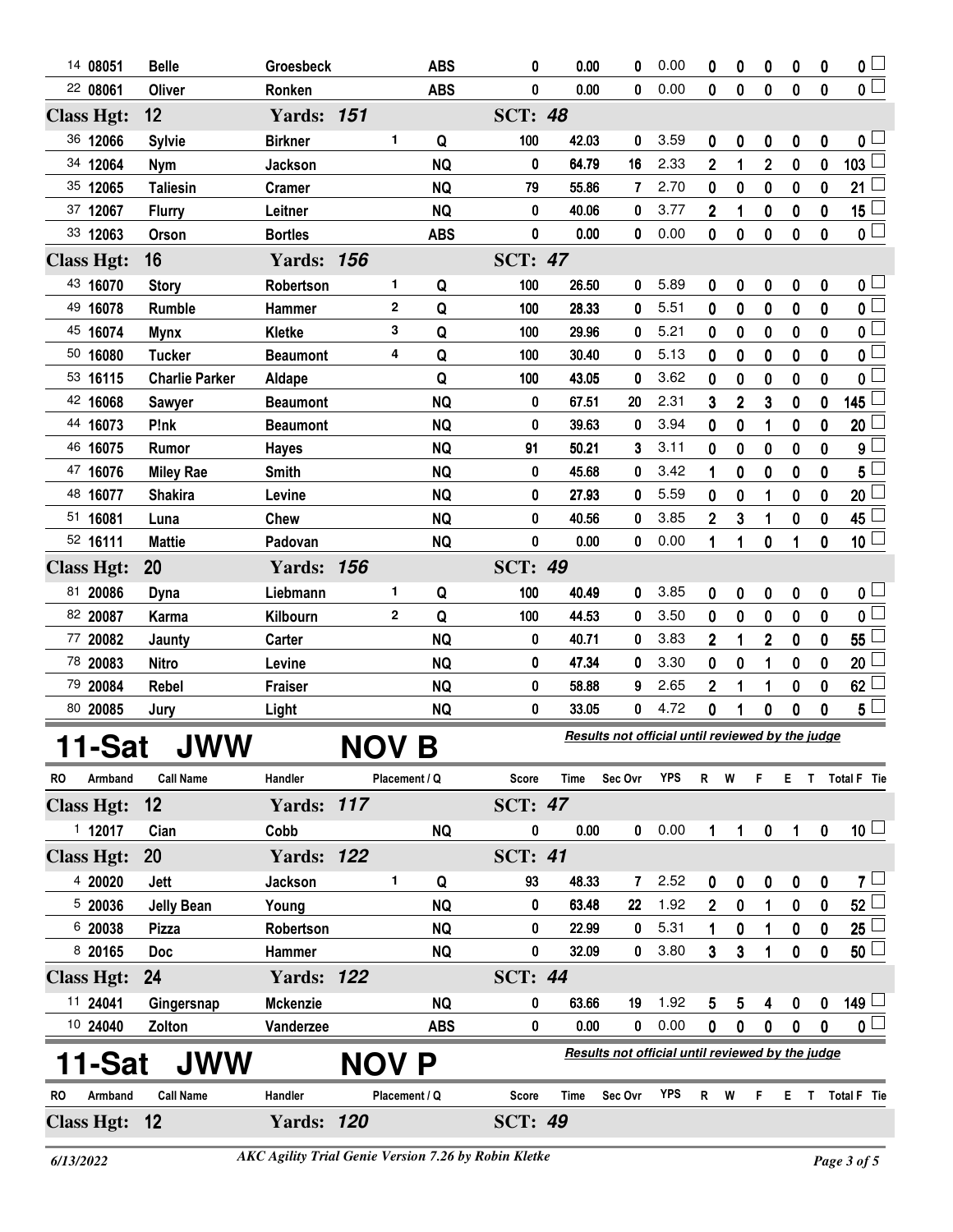| $2$ 12026            | <b>Booker</b>    | <b>Baker</b>      | 1             | Q             | 100            | 30.22 | 0                                                | 3.97       | 0              | 0                | 0                       | 0           | 0           | 0 <sub>1</sub>          |
|----------------------|------------------|-------------------|---------------|---------------|----------------|-------|--------------------------------------------------|------------|----------------|------------------|-------------------------|-------------|-------------|-------------------------|
| <b>Class Hgt:</b>    | 16               | <b>Yards: 122</b> |               |               | <b>SCT: 46</b> |       |                                                  |            |                |                  |                         |             |             |                         |
| 3,16009              | <b>Kid</b>       | Germano           |               | <b>NQ</b>     | 0              | 33.46 | 0                                                | 3.65       | 0              | 0                | $\overline{2}$          | 0           | $\mathbf 0$ | $40\perp$               |
| <b>Class Hgt:</b>    | <b>20</b>        | <b>Yards: 122</b> |               |               | <b>SCT: 49</b> |       |                                                  |            |                |                  |                         |             |             |                         |
| 920032               | Cooper           | Vanderzee         |               | <b>NQ</b>     | 0              | 0.00  | 0                                                | 0.00       | 4              | 1                | 1                       | 1           | $\mathbf 0$ | 45 $\lfloor$            |
| 11-Sat               | <b>JWW</b>       |                   | <b>OPEN</b>   |               |                |       | Results not official until reviewed by the judge |            |                |                  |                         |             |             |                         |
| Armband<br>RO.       | <b>Call Name</b> | Handler           | Placement / Q |               | Score          | Time  | Sec Ovr                                          | <b>YPS</b> | R W            |                  | F.                      |             |             | E T Total F Tie         |
| <b>Class Hgt:</b>    | 16               | <b>Yards: 128</b> |               |               | <b>SCT: 39</b> |       |                                                  |            |                |                  |                         |             |             |                         |
| 2,16018              | Lieven           | <b>Bredl</b>      | 1.            | Q             | 95             | 38.41 | 0                                                | 3.33       | 1              | 0                | 0                       | 0           | 0           | $5\perp$                |
| 3 16161              | <b>Sprite</b>    | <b>Burton</b>     |               | <b>NQ</b>     | 0              | 58.76 | 19                                               | 2.18       | 4              | $\mathbf 0$      | $\mathbf 0$             | $\mathbf 0$ | 0           | 58 <sup>°</sup>         |
| <b>Class Hgt:</b>    | <b>20</b>        | <b>Yards: 132</b> |               |               | <b>SCT: 38</b> |       |                                                  |            |                |                  |                         |             |             |                         |
| 9 20021              | <b>Shanti</b>    | <b>Kosky</b>      | 1             | Q             | 100            | 31.13 | 0                                                | 4.24       | 0              | 0                | 0                       | 0           | 0           | 0 L                     |
| 8 20019              | lke              | <b>Shearer</b>    |               | <b>NQ</b>     | 0              | 30.49 | 0                                                | 4.33       | $\overline{2}$ | 1                | 1                       | $\mathbf 0$ | 0           | 35 <sub>5</sub>         |
| 10 20037             | <b>Tucker</b>    | <b>Kirby</b>      |               | <b>NQ</b>     | 0              | 0.00  | 0                                                | 0.00       | 1              | 4                | 0                       | 1           | 0           | 25                      |
| 7 20039              | <b>Cricket</b>   | Pitt              |               | <b>NQ</b>     | 0              | 29.27 | 0                                                | 4.51       | $\overline{2}$ | 0                | 0                       | $\mathbf 0$ | 0           | 10 <sup>1</sup>         |
| <b>Class Hgt:</b>    | 24               | <b>Yards: 132</b> |               |               | <b>SCT: 40</b> |       |                                                  |            |                |                  |                         |             |             |                         |
| 13 24138             | Cosmo            | <b>Chew</b>       |               | <b>NQ</b>     | 0              | 40.11 | 0                                                | 3.29       | 3              | 1                |                         | 0           | 0           | 40 <sup>1</sup>         |
| 11-Sat               | <b>JWW</b>       |                   |               | <b>OPEN P</b> |                |       | Results not official until reviewed by the judge |            |                |                  |                         |             |             |                         |
| <b>RO</b><br>Armband | <b>Call Name</b> | Handler           | Placement / Q |               | <b>Score</b>   | Time  | Sec Ovr                                          | YPS        | R W            |                  | F.                      |             |             | E T Total F Tie         |
| <b>Class Hgt:</b>    | 12               | <b>Yards: 128</b> |               |               | <b>SCT: 44</b> |       |                                                  |            |                |                  |                         |             |             |                         |
| 1 12006              | <b>Claire</b>    | Johnson           |               | <b>NQ</b>     | 0              | 68.28 | 24                                               | 1.87       | 3              | 1                | $\overline{2}$          | 0           | 0           | $108$ $-$               |
| <b>Class Hgt:</b>    | 16               | <b>Yards: 132</b> |               |               | <b>SCT: 43</b> |       |                                                  |            |                |                  |                         |             |             |                         |
| 4 16008              | Finn             | Angel             | 1             | Q             | 92             | 47.67 | 4                                                | 2.77       | 0              | 0                | 0                       | 0           | 0           | $8\perp$                |
| 6 16150              | <b>Britt</b>     | Carter            |               | <b>NQ</b>     | 0              | 40.05 | 0                                                | 3.30       | $\mathbf{2}$   | $\boldsymbol{2}$ | 1                       | 0           | 0           | 40 L                    |
| 7 16153              | Azusa            | <b>Jenkins</b>    |               | <b>NQ</b>     | 0              | 30.73 | 0                                                | 4.30       | 1              | 1                | 1                       | 0           | 0           | 30                      |
| 5,16010              | Lotti            | Leslie            |               | <b>ABS</b>    | 0              | 0.00  | 0                                                | 0.00       | 0              | 0                | 0                       | 0           | 0           | 0 <sub>1</sub>          |
| <b>Class Hgt:</b>    | 20               | <b>Yards: 132</b> |               |               | <b>SCT: 45</b> |       |                                                  |            |                |                  |                         |             |             |                         |
| 12 20013             | Taz              | Kilbourn          | 1.            | Q             | 100            | 32.99 | 0                                                | 4.00       | 0              | 0                | 0                       | 0           | 0           | 0 <sub>1</sub>          |
| 11 20012             | <b>Trey Bae</b>  | Kornegay          |               | <b>NQ</b>     | 0              | 47.16 | $\mathbf{2}$                                     | 2.80       | $\mathbf{2}$   | $\mathbf{2}$     | 3                       | 0           | 0           | 84                      |
| 11-Sat               | <b>JWW</b>       |                   | <b>PRM</b>    |               |                |       | Results not official until reviewed by the judge |            |                |                  |                         |             |             |                         |
| Armband<br>RO        | <b>Call Name</b> | Handler           | Placement / Q |               | Score          | Time  | Sec Ovr                                          | <b>YPS</b> | R W            |                  | F.                      | E T         |             | Total F Tie             |
| <b>Class Hgt:</b>    | 08               | Yards: 0          |               |               | <b>SCT: 50</b> |       |                                                  |            |                |                  |                         |             |             |                         |
| $108092*$            | Falkor           | Coe-Hixson        | 1.            | Q             | 100            | 38.09 | 0                                                | 0.00       | 0              | $\pmb{0}$        | $\pmb{0}$               | $\pmb{0}$   | $\pmb{0}$   | $\mathbf{0}$ $\Box$     |
| <b>Class Hgt:</b>    | 12               | Yards: 0          |               |               | <b>SCT: 48</b> |       |                                                  |            |                |                  |                         |             |             |                         |
| $5$ 12105*           | Neko             | <b>Burns</b>      | $1^*$         | Q             | 100            | 35.59 | 0                                                | 0.00       | 0              | 0                | 0                       | 0           | 0           | 0 <sub>0</sub>          |
| 4 12104*             | Lenny            | Langum            | 2             | Q             | 100            | 40.09 | 0                                                | 0.00       | 0              | 0                | 0                       | 0           | 0           | $\overline{\mathbf{0}}$ |
| 3 12017*             | Cian             | Cobb              |               | <b>NQ</b>     | 0              | 70.00 | $22\,$                                           | 0.00       | 0              | 3                | $\overline{\mathbf{4}}$ | $\bf{0}$    | $\mathbf 0$ | $95 -$                  |
| <b>Class Hgt:</b>    | 16               | Yards: 0          |               |               | <b>SCT: 45</b> |       |                                                  |            |                |                  |                         |             |             |                         |
| 8 16109*             | <b>Claire</b>    | <b>Bredl</b>      |               | <b>NQ</b>     | 0              | 32.72 | 0                                                | 0.00       | 0              | 0                | 1                       | 0           | 0           | $20$ $\Box$             |
| $9$ 16113*           | August           | Fox               |               | <b>NQ</b>     | 0              | 43.92 | 0                                                | 0.00       | 0              | 1                | 1                       | $\mathbf 0$ | $\mathbf 0$ | $25\perp$               |
| <b>Class Hgt:</b>    | <b>20</b>        | Yards: 0          |               |               | <b>SCT: 42</b> |       |                                                  |            |                |                  |                         |             |             |                         |